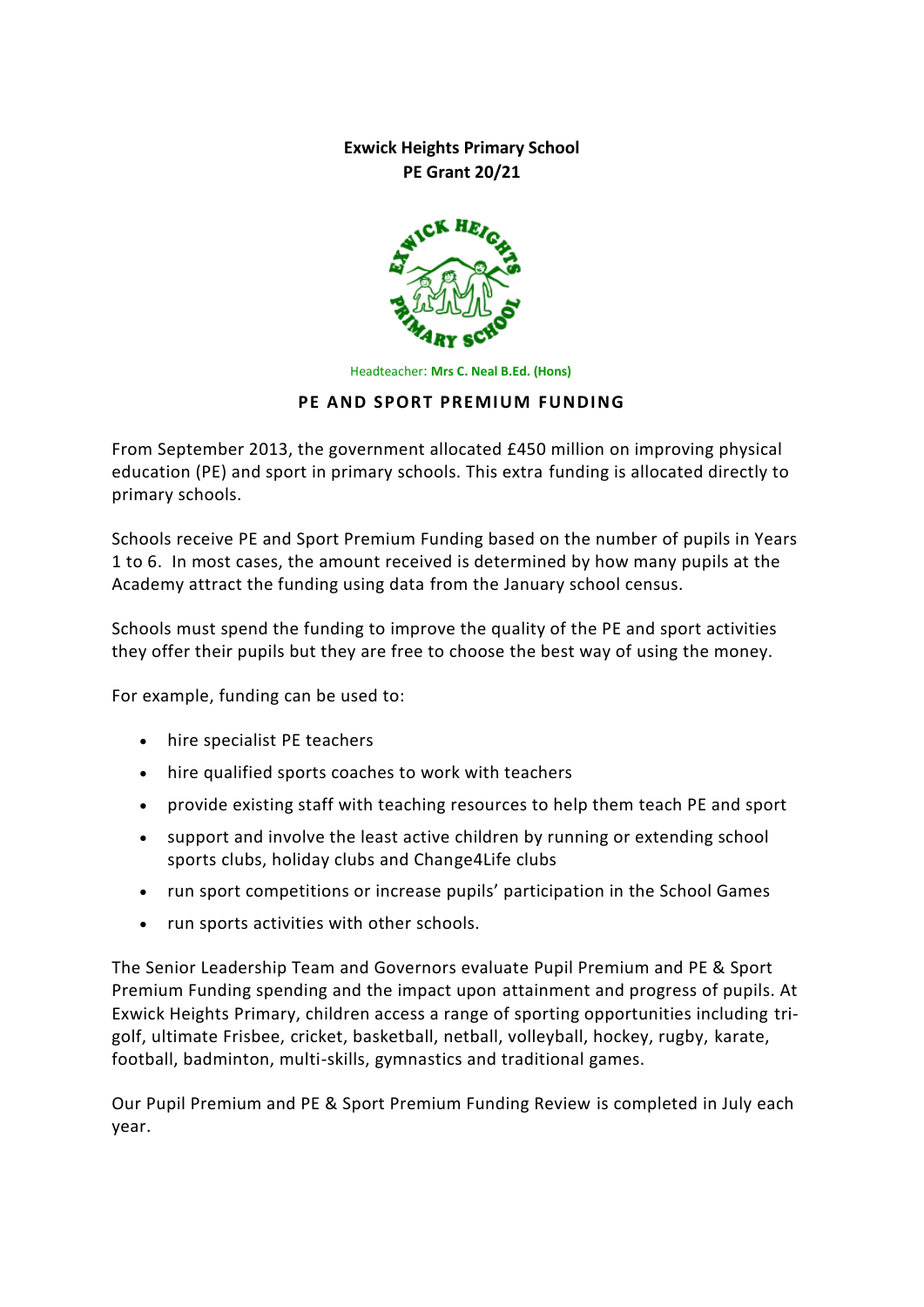# **Income**

| Funds received:                        | £20,820 |
|----------------------------------------|---------|
|                                        |         |
| <b>Intended Expenditure</b>            |         |
| Play equipment:                        | £4554   |
| Viking boat & climbing wall            |         |
| <b>PE Equipment:</b>                   |         |
| <b>Tennis balls</b>                    | £130    |
| Mini tennis net & post sets            | £210    |
| Hi-Grip playground balls               | £53     |
| Tri-Golf kits                          | £500    |
| Pro grips for tennis rackets           | £70     |
| <b>Basketball systems</b>              | £520    |
| Volleyballs                            | £100    |
| Poly PG balls                          | £64     |
| Volleyball net                         | £90     |
| Stop watches                           | £100    |
| <b>Frisbees</b>                        | £188    |
| Spot markers                           | £74     |
| Skipping ropes                         | £398    |
| Inspection of PE/playground equipment: | £145    |
| Repairs for playground equipment:      | £510    |
| <b>Balanceability Bikes</b>            | £1,195  |
| <b>Balanceability Helmets</b>          | £180    |
| <b>Assorted Small Balls</b>            | £172    |
| <b>Flat Markers</b>                    | £40     |
| <b>Throwdown Sets</b>                  | £84     |
| <b>Juggling Scarves</b>                | £40     |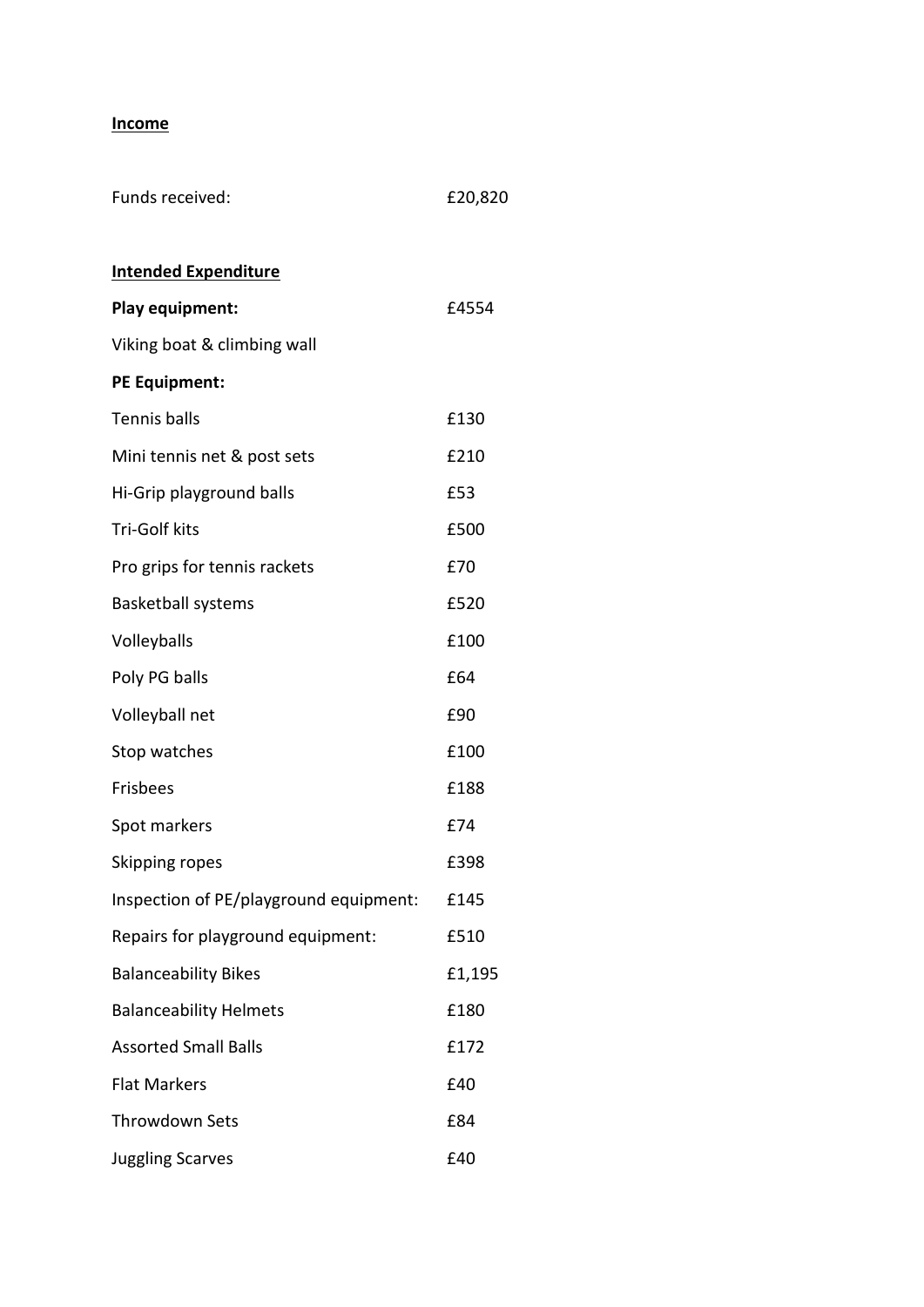| Total spent:                | £12,786 |
|-----------------------------|---------|
| <b>Swimming Hire</b>        | £180    |
| <b>Specialist Coaching</b>  | £2,300  |
| PE CPD:                     |         |
| Javelins                    | £185    |
| <b>Giant Foam Blocks</b>    | £192    |
| <b>Rubber Quoits</b>        | £34     |
| Hula Hoops                  | £72     |
| Space Hoppers               | £86     |
| <b>Assorted large Balls</b> | £258    |
| Bean bags                   | £62     |

This means that there has been a Carry Forward of £8034 into academic year 2021/22. This will be utilised to further develop active play within the school.

### **Impact statement – June 2021**

Building on our use of the previous year's School Sports Funding (2019-20) to create additional hard core surfaces to encourage active playtimes for the benefit of all children, we have invested heavily this year in purchasing equipment including a traversing wall to support pupil activity. This has helped to embed physical activity into the school day. The equipment, and additional hard core surfaces have enabled the school to schedule additional PE lessons and extra-curricular activities that are accessible in all weathers. We aspire to ensure that children at Exwick Heights participate in at least 30-60 minutes of activity each day, in line with the Chief Medical Officer's recommendations.

The children's overall attainment in PE has continued to be of a high standard, with the overwhelming majority of our pupils (86%) remaining at or above age related expectation (21% of this figure is above) in physical education for the fifth year in a row. This can be attributed to high quality professional development opportunities provided to staff through the use School Sports Funding to provide qualified sports coaches to work with our teachers to enhance and extend opportunities for our children. Our PE Subject Leader has also been released to provide our staff with professional development, mentoring, training and resources to help them teach PE and sport more effectively. We have prioritised spending this year to increase the profile of sport across the school.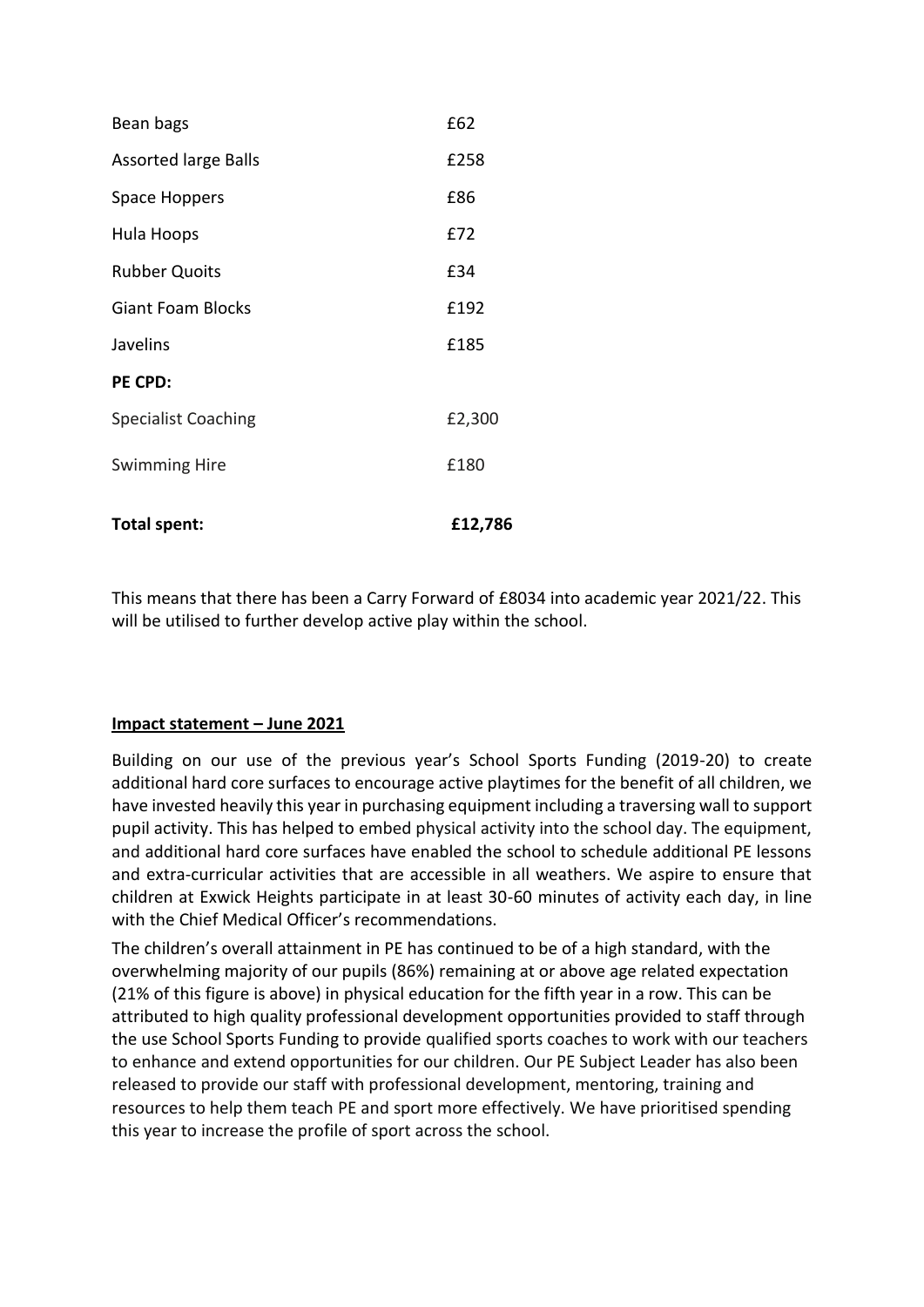We prioritised swimming for Year 6 pupils this year, following the disruption caused by the pandemic preventing many children from being able to use local swimming facilities. As a result of the focussed swimming week for our Year 6 pupils, excellent progress was made.

### **End of Year Impact report update July 2021:**

**Target - Meeting national curriculum requirementsfor swimming and water safety.** By the end of the school year 2020/21, following an intensive swimming week delivered by qualified swimming teachers, 100% of Yr 6 pupils fulfilled the NC programme of study related to safe self-rescue techniques, swimming competently, confidently and proficiently over a distance of atleast 25 metres using a range of strokes effectively.

# **Key indicator 1: The engagement of all pupils in regular physical activity – Chief Medical Officers guidelines recommend that primary school pupils undertake at least 30 minutes of physical activity a day in school**

All pupils engage in regular physical activity for at least 30 minutes daily. During academic year 2020/21, this has been supported through the design of active lunch and break times, utilising equipment, including play equipment and guided play activities. The school also utilises resources such as Go Noodle to provide activity breaks throughout the day, even when we experience inclement weather.

# **Key indicator 2: The profile of PESSPA being raised acrossthe school as a tool for whole school improvement**

PE Lead participated in the new DfE grant project (delivered in partnership between the PTSA, TSSW and Active Devon). This has benefitted whole school CPD. Whilst this was a funded project, we have been able to utilise our Sports Premium funding to help staff to plan activities and clubs to further engage disadvantaged and less active pupils building on our participation in the project. Purchasing of new, specialist equipment and intra-school competition within PE lessons has excited the children this year and has impacted their understanding of the importance of physical education and sport whilst enabling greater technical/tactical progress within lessons.

# **Key indicator 3: Increased confidence, knowledge and skills of all staff in teaching PE and sport**

It is our intent at Exwick Heights for our children to develop confidence and competence in order to excel in a broad range of physical activities: to be physically active for sustained periods of time, engage in competitive sports and lead healthy, active lives. CPD enables staff to deliver high-quality teaching and learning opportunities that inspire all children to succeed in physical activities.

PE at Exwick Heights aims to develop the knowledge, skills and capabilities necessary for mental, emotional, social and physical wellbeing in our children now and for their future. The school has also used qualified coaches to teach various aspects of PE whilst observed by teachers to support individual subject knowledge and confidence. Subject priorities over 2020/21 were to introduce of a progressive, school-wide PE curriculum to improve PE throughout the school for both children and staff. Since its introduction, staff have demonstrated increased confidence and subject knowledge teaching PE lessons. This will continue to develop and impact PE lesson in 201/22.